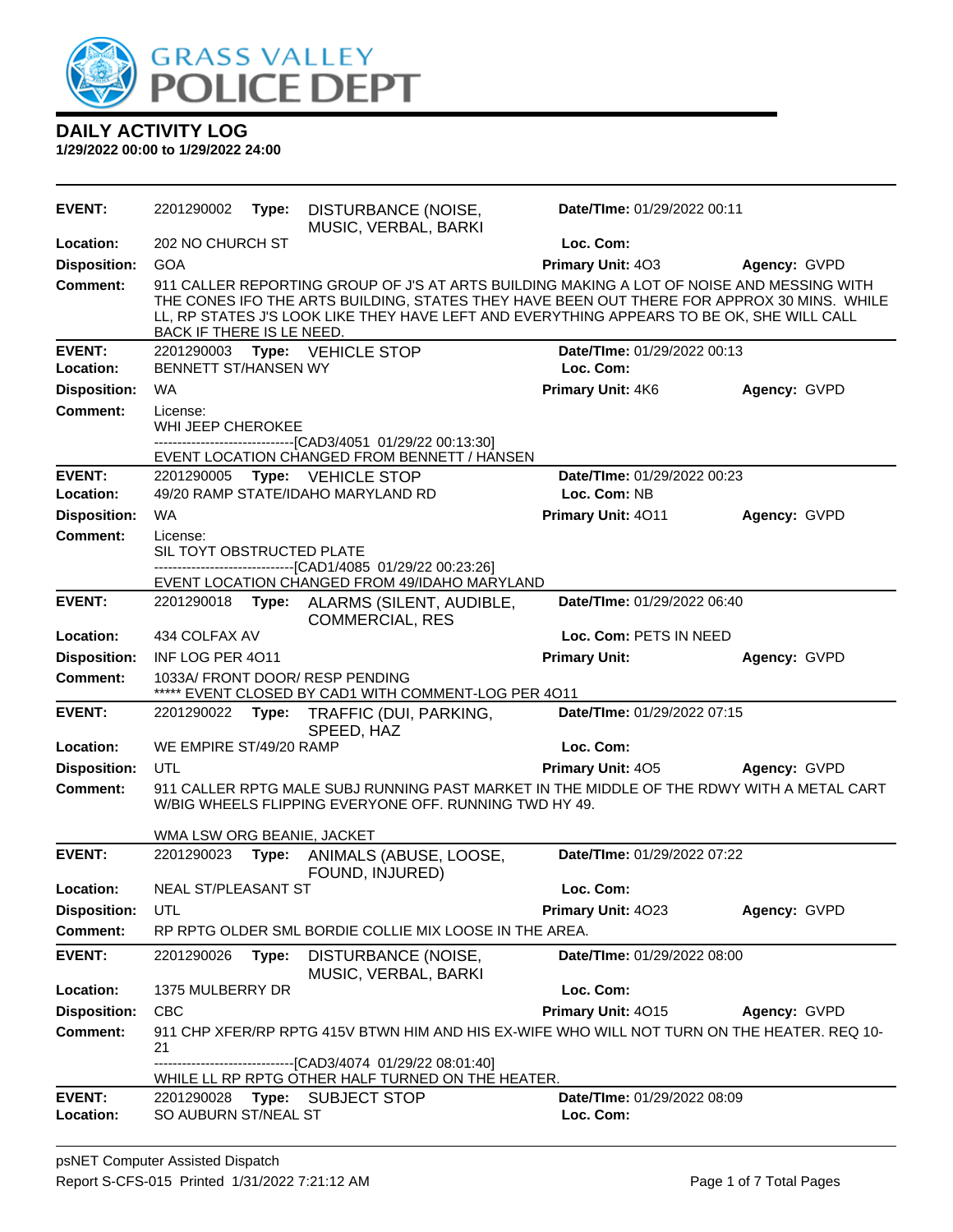

| <b>Disposition:</b> | CBC 98T                                                                                                                                                                                                                                                                                 |            |                                                                                               | <b>Primary Unit: 4S5</b>                 | Agency: GVPD |  |
|---------------------|-----------------------------------------------------------------------------------------------------------------------------------------------------------------------------------------------------------------------------------------------------------------------------------------|------------|-----------------------------------------------------------------------------------------------|------------------------------------------|--------------|--|
| <b>Comment:</b>     | OW <sub>1</sub>                                                                                                                                                                                                                                                                         |            |                                                                                               |                                          |              |  |
|                     |                                                                                                                                                                                                                                                                                         |            | -------------------[CAD1/4056_01/29/22_08:10:49]<br>EVENT LOCATION CHANGED FROM S AUBURN/NEAL |                                          |              |  |
| <b>EVENT:</b>       | 2201290049                                                                                                                                                                                                                                                                              | Type: FIRE |                                                                                               | Date/TIme: 01/29/2022 09:58              |              |  |
| Location:           | 2054 NEVADA CITY HIGHWAY                                                                                                                                                                                                                                                                |            |                                                                                               | Loc. Com: SAVE MART                      |              |  |
| <b>Disposition:</b> | <b>CBC</b>                                                                                                                                                                                                                                                                              |            |                                                                                               | <b>Primary Unit: 4023</b>                | Agency: GVPD |  |
| <b>Comment:</b>     | CALFIRE ADV ITS A BURN DAY                                                                                                                                                                                                                                                              |            | 911 RPTG SMOKE BEHIND BSN/XFER TO CALFIRE                                                     |                                          |              |  |
| <b>EVENT:</b>       | 2201290050                                                                                                                                                                                                                                                                              | Type: FIRE |                                                                                               | Date/TIme: 01/29/2022 10:06              |              |  |
| Location:           | <b>RIDGE RD/RYANS LN</b>                                                                                                                                                                                                                                                                |            |                                                                                               | Loc. Com:                                |              |  |
| <b>Disposition:</b> | UTL                                                                                                                                                                                                                                                                                     |            |                                                                                               | Primary Unit: 4023                       | Agency: GVPD |  |
| <b>Comment:</b>     | ADV ITS A BURN DAY                                                                                                                                                                                                                                                                      |            | 911 RPTG SMOKE/XFER TO CALFIRE                                                                |                                          |              |  |
| <b>EVENT:</b>       | 2201290052                                                                                                                                                                                                                                                                              | Type:      | DISTURBANCE (NOISE,<br>MUSIC, VERBAL, BARKI                                                   | Date/TIme: 01/29/2022 10:16              |              |  |
| Location:           | 1262 SUTTON WY                                                                                                                                                                                                                                                                          |            |                                                                                               | Loc. Com: HOSPITALITY HOUSE 530 271 7144 |              |  |
| <b>Disposition:</b> | <b>CBC</b>                                                                                                                                                                                                                                                                              |            |                                                                                               | Primary Unit: 4015                       | Agency: GVPD |  |
| <b>Comment:</b>     | OFFICER BEFORE IT ESCALATES                                                                                                                                                                                                                                                             |            | RP REQ 10-21 REF DISPUTE WITH STAFF AT HOSPITALITY HOUSE. RP ADV HE WANTS TO TLK TO AN        |                                          |              |  |
| <b>EVENT:</b>       | 2201290067 Type:                                                                                                                                                                                                                                                                        |            | <b>ORDINANCES</b><br>(COUNTY/MUNICIPAL)                                                       | Date/TIme: 01/29/2022 11:16              |              |  |
| Location:           | <b>WOLF CREEK TRAIL</b><br>Loc. Com: PAST ANIMAL CONTROL ON THE<br><b>RIGHT</b>                                                                                                                                                                                                         |            |                                                                                               |                                          |              |  |
| <b>Disposition:</b> | Primary Unit: 405<br>UTL ON FOOT TO SINKHOLE, IN CAR TO BACK OF<br><b>WWTP</b>                                                                                                                                                                                                          |            |                                                                                               | Agency: GVPD                             |              |  |
| Comment:            | RP RPTG TRANSIENT ISSUES ON THE TRAIL. RP ADV THERE IS A PITCHED TENT WITH A SUBJ CRAWLING<br>ON THE HILL WRETCHING AND APPEARS TO BE IN TERRIBLE SHAPE DRAGGING BACKPACKS. RP ADV<br>THERE IS ALSO A SUBJ PACKING UP ITEMS WITH A BICYCLE. RP IS CONCERNED FOR WALKERS IN THE<br>AREA. |            |                                                                                               |                                          |              |  |
| <b>EVENT:</b>       | 2201290075                                                                                                                                                                                                                                                                              | Type:      | <b>ORDINANCES</b><br>(COUNTY/MUNICIPAL)                                                       | Date/TIme: 01/29/2022 11:56              |              |  |
| Location:           | FREEMAN LN/TAYLORVILLE RD # A                                                                                                                                                                                                                                                           |            |                                                                                               | Loc. Com:                                |              |  |
| <b>Disposition:</b> | <b>CBC LEAVING</b>                                                                                                                                                                                                                                                                      |            |                                                                                               | Primary Unit: 405                        | Agency: GVPD |  |
| <b>Comment:</b>     | RP RPT'G GYPSY PANHANDLERS AT THE INTERSECTION                                                                                                                                                                                                                                          |            |                                                                                               |                                          |              |  |
| <b>EVENT:</b>       | 2201290089                                                                                                                                                                                                                                                                              | Type:      | DISTURBANCE (NOISE,<br>MUSIC, VERBAL, BARKI                                                   | Date/TIme: 01/29/2022 13:00              |              |  |
| Location:           | 121 BANK ST                                                                                                                                                                                                                                                                             |            |                                                                                               | Loc. Com: GOLD MINERS                    |              |  |
| <b>Disposition:</b> | <b>CBC MEDIATED</b>                                                                                                                                                                                                                                                                     |            |                                                                                               | Primary Unit: 4023                       | Agency: GVPD |  |
| <b>Comment:</b>     | EMPLOYEE RPTG ANGRY MALE REFUSING TO LEAVE THE LOBBY<br>BMA GRY SWEATSHIRT, BLK PANTS                                                                                                                                                                                                   |            |                                                                                               |                                          |              |  |
| <b>EVENT:</b>       | 2201290091                                                                                                                                                                                                                                                                              | Type:      | DISTURBANCE (NOISE,<br>MUSIC, VERBAL, BARKI                                                   | Date/TIme: 01/29/2022 13:03              |              |  |
| Location:           | 1400 SEGSWORTH WY #8                                                                                                                                                                                                                                                                    |            |                                                                                               | Loc. Com:                                |              |  |
| <b>Disposition:</b> | <b>CBC VERBAL ONLY</b>                                                                                                                                                                                                                                                                  |            |                                                                                               | Primary Unit: 4S5                        | Agency: GVPD |  |
| <b>Comment:</b>     |                                                                                                                                                                                                                                                                                         |            | RP RPT'G LOUD BANGING AND YELLING                                                             |                                          |              |  |
|                     | <b>ONGOING ISSUES</b>                                                                                                                                                                                                                                                                   |            |                                                                                               |                                          |              |  |
| <b>EVENT:</b>       | 2201290102                                                                                                                                                                                                                                                                              | Type:      | 911 UNKNOWN<br>(HANGUPS, ABAN'S)                                                              | Date/TIme: 01/29/2022 13:38              |              |  |
| Location:           |                                                                                                                                                                                                                                                                                         |            | LAT: 39.23408200 LONG: -121.039112                                                            | Loc. Com:                                |              |  |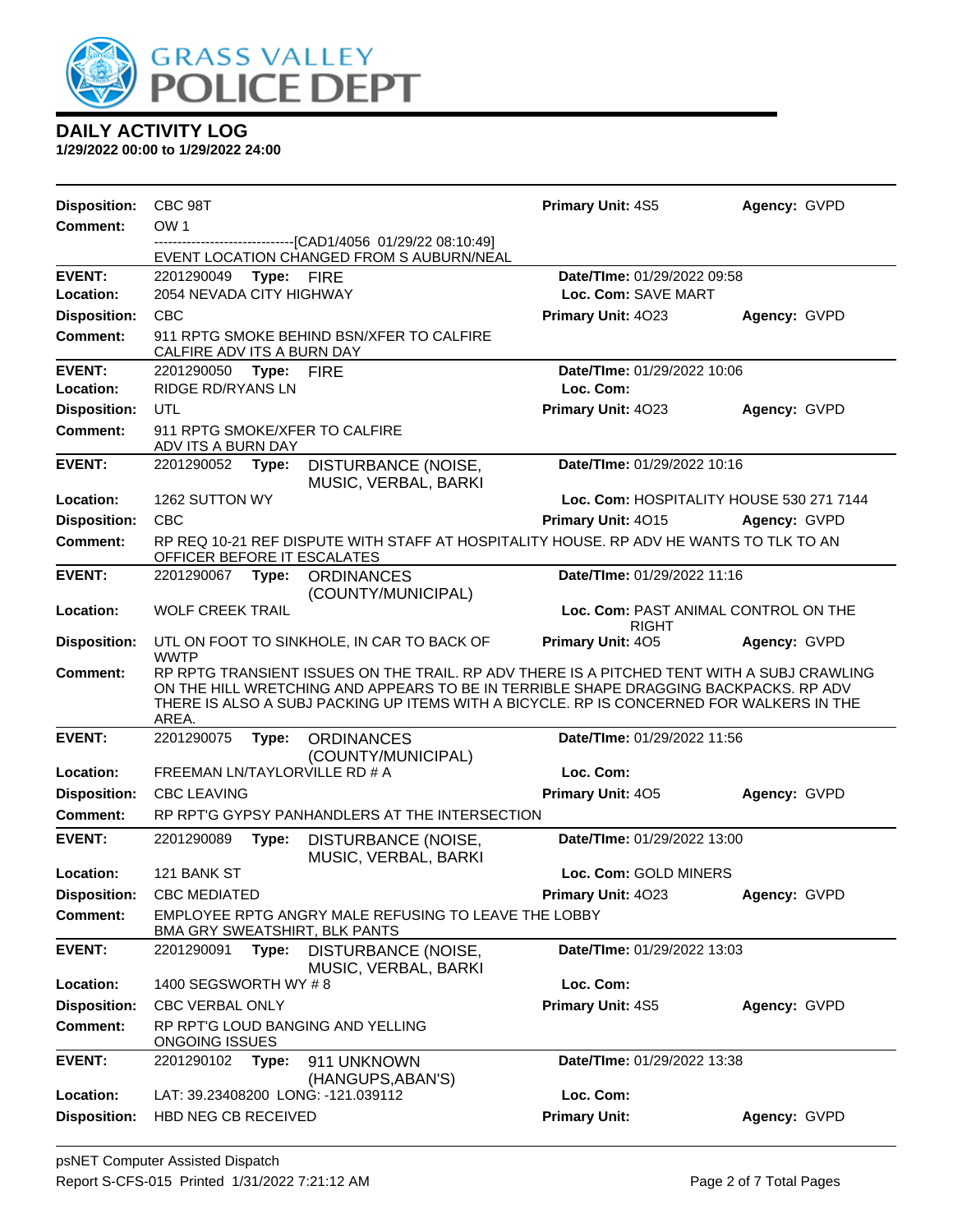

| Comment:                         | 911 POSS ACCIDENTAL, FEMALE HEARD TALKING                                                                                                     |                                       |              |  |  |
|----------------------------------|-----------------------------------------------------------------------------------------------------------------------------------------------|---------------------------------------|--------------|--|--|
|                                  | ---------------------------[CAD1/4056 01/29/22 13:39:31]<br>UNABLE TO LEAVE MSG                                                               |                                       |              |  |  |
|                                  | ------------------------------[CAD3/4074 01/29/22 13:50:34]                                                                                   |                                       |              |  |  |
|                                  | <b>NEG HIST W/NUMBER</b><br>***** EVENT CLOSED BY CAD3 WITH COMMENT-NEG CB RECEIVED                                                           |                                       |              |  |  |
| <b>EVENT:</b>                    | 2201290108 Type: TRAFFIC (DUI, PARKING,<br>SPEED, HAZ                                                                                         | <b>Date/Time: 01/29/2022 13:54</b>    |              |  |  |
| Location:                        | 100 BLK RICHARDSON ST                                                                                                                         | Loc. Com:                             |              |  |  |
| <b>Disposition:</b>              | CBC CITED                                                                                                                                     | Primary Unit: 405                     | Agency: GVPD |  |  |
| Comment:                         | 6WJD188 PARKED IN NO PARKING OBSTRUCTING ROAD WIDTH                                                                                           |                                       |              |  |  |
| <b>EVENT:</b>                    | 2201290116<br>Type: 911 UNKNOWN<br>(HANGUPS, ABAN'S)                                                                                          | Date/TIme: 01/29/2022 14:30           |              |  |  |
| Location:                        | LAT: 39.22767200 LONG: -121.035004                                                                                                            | Loc. Com:                             |              |  |  |
| <b>Disposition:</b>              | INF LOG PER 4S5                                                                                                                               | <b>Primary Unit:</b>                  | Agency: GVPD |  |  |
| <b>Comment:</b>                  | 911 OPEN LINE, SOMEONE ATTEMPTING TO DIAL OUT/MSG LEFT                                                                                        |                                       |              |  |  |
|                                  | ------------------------------[CAD1/4056 01/29/22 14:30:47]<br>ADD 911 OPEN LINE                                                              |                                       |              |  |  |
|                                  | --------------------------------[CAD1/4056 01/29/22 14:31:31]                                                                                 |                                       |              |  |  |
|                                  | PLOTS TO CRYSTAL RIDGE CARE CENTER 396 DORSEY<br>-------------------------------[CAD3/4074 01/29/22 14:56:43]                                 |                                       |              |  |  |
|                                  | EXTENSIVE HIST OF 911 ABAN W/ NUMBER                                                                                                          |                                       |              |  |  |
|                                  | ***** EVENT CLOSED BY CAD3 WITH COMMENT-LOG PER 4S5<br>--------------------------------[CAD1/4056 01/29/22 15:22:56]                          |                                       |              |  |  |
|                                  | ADD 911 OPEN LINE SOMEONE ATTEMPTING TO DIAL OUT                                                                                              |                                       |              |  |  |
| <b>EVENT:</b>                    | 2201290120 Type: FIRE                                                                                                                         | Date/Time: 01/29/2022 14:58           |              |  |  |
| Location:                        | 2054 NEVADA CITY HIGHWAY<br>Loc. Com: SAVE MART                                                                                               |                                       |              |  |  |
| <b>Disposition:</b>              | <b>HBD</b>                                                                                                                                    | <b>Primary Unit:</b>                  | Agency: GVPD |  |  |
| Comment:                         | 911 CALLER RPTG SMOKE COMING FROM AREA/XFER TO CALFIRE<br>***** EVENT CLOSED BY CAD3                                                          |                                       |              |  |  |
| <b>EVENT:</b>                    | 2201290125 Type: VEHICLE STOP                                                                                                                 | Date/TIme: 01/29/2022 15:19           |              |  |  |
| Location:                        | 875 IDAHO MARYLAND RD                                                                                                                         | Loc. Com: JUST UP FROM CELESTIAL GATE |              |  |  |
| <b>Disposition:</b>              | WA                                                                                                                                            | <b>Primary Unit: 4023</b>             | Agency: GVPD |  |  |
| <b>Comment:</b>                  | License: 8WHP648<br>-------------------------------[CAD3/4074 01/29/22 15:20:22]                                                              |                                       |              |  |  |
|                                  | EVENT LOCATION CHANGED FROM IDAHO MARYLAND/CELESTIAL                                                                                          |                                       |              |  |  |
| <b>EVENT:</b>                    | 2201290126 Type: ALL OTHERS                                                                                                                   | Date/TIme: 01/29/2022 15:22           |              |  |  |
| Location:                        | Loc. Com: GRASS VALLEY PASTY COMPANY<br>100 S AUBURN ST                                                                                       |                                       |              |  |  |
| <b>Disposition:</b>              | <b>CBC</b>                                                                                                                                    | Primary Unit: 4023                    | Agency: GVPD |  |  |
| <b>Comment:</b>                  | RP REQ 10-21 REF SEX TRAFFICKING AND IDENTITY THEFT OCCURING AT THE LISTED. RP STATES THE FBI<br>IS INVOLVED. REFUSED TO PROVIDE HER NAME     |                                       |              |  |  |
|                                  | -------------------------[CAD3/4074_01/29/22 15:28:03]<br>OTHER HALF RPTG XRAY CALLING AND HARASSING HIM. RP STATES XRAY HAS 5150 IN THE PAST |                                       |              |  |  |
|                                  |                                                                                                                                               |                                       |              |  |  |
|                                  | --------------------------------[CAD3/4074 01/29/22 15:29:49]                                                                                 |                                       |              |  |  |
|                                  | (O) REQ 10-21                                                                                                                                 |                                       |              |  |  |
|                                  | --------------[CAD1/4056 01/29/22 16:00:48]<br>PER 4023, KNOWN MH ISSUES.                                                                     |                                       |              |  |  |
| <b>EVENT:</b>                    | DISTURBANCE (NOISE,<br>2201290129<br>Type:                                                                                                    | Date/TIme: 01/29/2022 15:27           |              |  |  |
|                                  | MUSIC, VERBAL, BARKI                                                                                                                          |                                       |              |  |  |
| Location:<br><b>Disposition:</b> | E MAIN ST<br>CBC NUMBER NOT VALID                                                                                                             | Loc. Com:<br>Primary Unit: 4015       | Agency: GVPD |  |  |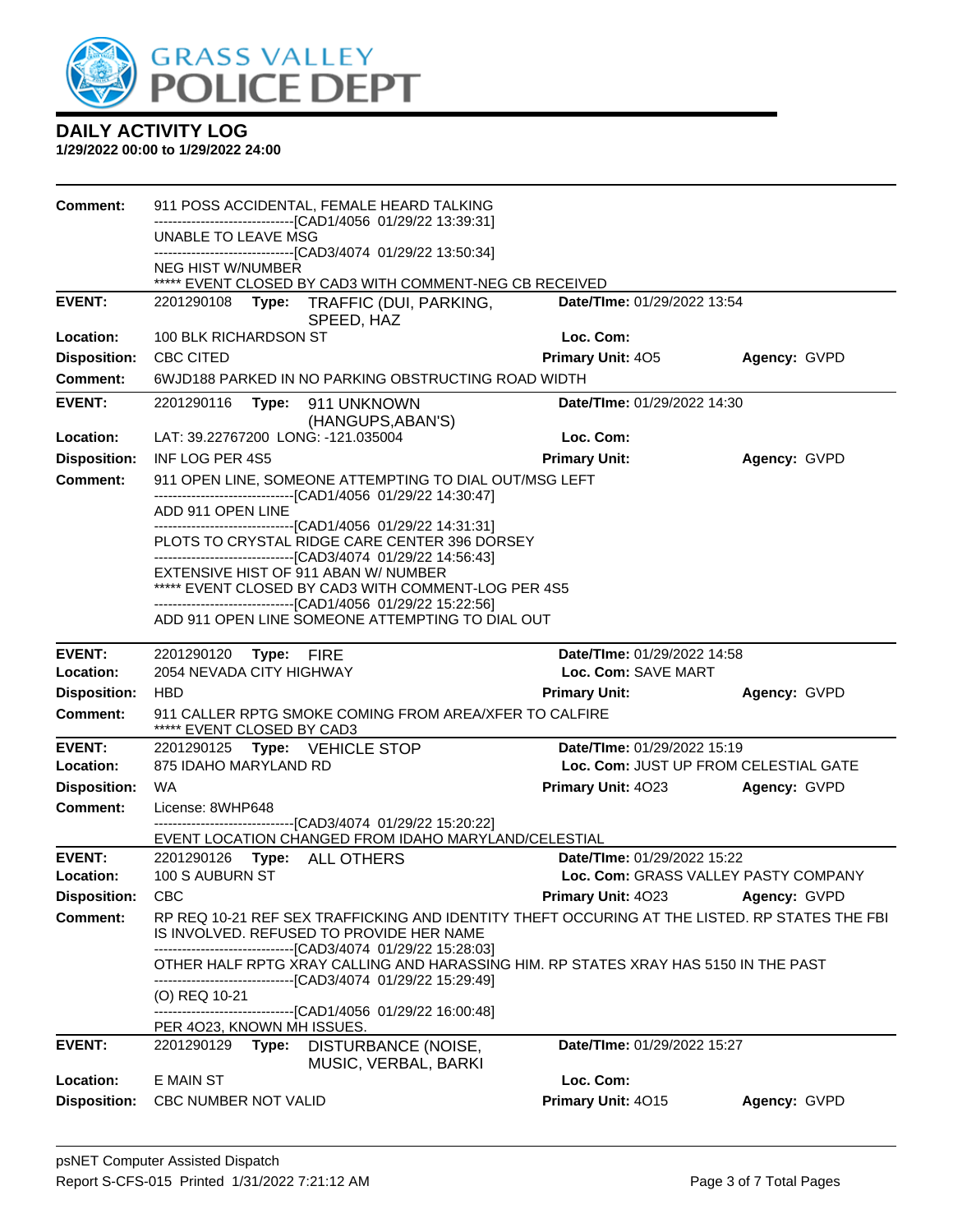

**1/29/2022 00:00 to 1/29/2022 24:00**

| <b>Comment:</b>            |                                                | RP RPT'G AN EMERGENCY OF HARRASSMENT. REFUSED TO PROVIDE EXACT LOCATION OR DETAILS AND<br>BECOME HOSTILE TWRDS DISPATCH. DISPATCH DISCONNECTED                         |                                          |              |
|----------------------------|------------------------------------------------|------------------------------------------------------------------------------------------------------------------------------------------------------------------------|------------------------------------------|--------------|
|                            |                                                | -------------------------[CAD1/4056_01/29/22 15:28:54]                                                                                                                 |                                          |              |
|                            |                                                | EVENT LOCATION CHANGED FROM E MAIN<br>-------------------------------[CAD1/4056 01/29/22 15:32:37]                                                                     |                                          |              |
|                            |                                                | ADD BSN LINE FROM RP TELLING DISPATCH TO XFER HER DIRECTLY TO A OFFICER, ADV THAT IS NOT OUR<br>POLICY. DISPATCH HAD TO DISCONNECT                                     |                                          |              |
| <b>EVENT:</b>              |                                                | 2201290132 Type: TRAFFIC ACCIDENT                                                                                                                                      | Date/TIme: 01/29/2022 15:39              |              |
| Location:                  | 804 SUTTON WY                                  |                                                                                                                                                                        | Loc. Com: BANK OF AMERICA                |              |
| <b>Disposition:</b>        | <b>HBD</b>                                     |                                                                                                                                                                        | <b>Primary Unit:</b>                     | Agency: GVPD |
| Comment:                   | ***** EVENT CLOSED BY CAD1                     | CHP XFER/ 1182 2 VEHS. ADV OF IFO EXCHANGE PROCESS, NEG LE NEED                                                                                                        |                                          |              |
| <b>EVENT:</b><br>Location: | 2201290140 Type: VANDALISM<br>281 GLENBROOK DR |                                                                                                                                                                        | Date/TIme: 01/29/2022 16:03<br>Loc. Com: |              |
| <b>Disposition:</b>        | <b>CBC</b>                                     |                                                                                                                                                                        | Primary Unit: 4D16                       | Agency: GVPD |
| Comment:                   | WHI 2020 CHEV MALIBU P:8VXV425                 | RP RPT'G 594AUTO OCCURED WITHIN THE LAST FEW DAYS<br>MIRROR, GAS TANK CAP AND WINDSHIELD WIPERS RIPPED OFF<br>-------------------------------[4D16/MDT 01/29/22 16:38] |                                          |              |
| <b>EVENT:</b>              | 2201290145 Type: FIRE                          | 10-21 CTC MADE W/ RP. GIVEN INCIDENT NUMBER. WILL CALL BACK IF REPORT IS NEEDED.                                                                                       | Date/TIme: 01/29/2022 16:36              |              |
| Location:                  | 123 MARGARET LN                                |                                                                                                                                                                        | Loc. Com:                                |              |
| <b>Disposition:</b>        | HBD                                            |                                                                                                                                                                        | <b>Primary Unit:</b>                     | Agency: GVPD |
| <b>Comment:</b>            | ***** EVENT CLOSED BY CAD3                     | 911 RPT'G SMOKE SEEN TWRSD DEMARTINIS/XFER TO CALFIRE.                                                                                                                 |                                          |              |
| <b>EVENT:</b>              | 2201290146                                     | Type: 911 UNKNOWN<br>(HANGUPS, ABAN'S)                                                                                                                                 | Date/TIme: 01/29/2022 16:37              |              |
| Location:                  | LAT: 39.21920100 LONG: -121.052352             |                                                                                                                                                                        | Loc. Com:                                |              |
| <b>Disposition:</b>        | <b>HBD NEG CB RECEIVED</b>                     |                                                                                                                                                                        | <b>Primary Unit:</b>                     | Agency: GVPD |
| Comment:                   | 911 HANG UP                                    |                                                                                                                                                                        |                                          |              |
|                            | LEFT MESSAGE ON CALLBACK                       | ------------------[CAD2/4051 01/29/22 16:42:20]                                                                                                                        |                                          |              |
|                            |                                                | --------------------------------[CAD3/4074 01/29/22 16:48:09]                                                                                                          |                                          |              |
|                            | <b>NEG HIST W/NUMBER</b>                       |                                                                                                                                                                        |                                          |              |
| <b>EVENT:</b>              |                                                | ***** EVENT CLOSED BY CAD3 WITH COMMENT-NEG CB RECEIVED<br>2201290148 Type: ALARMS (SILENT, AUDIBLE,<br><b>COMMERCIAL, RES</b>                                         | Date/TIme: 01/29/2022 16:43              |              |
| Location:                  | 1000 PLAZA DR                                  |                                                                                                                                                                        | Loc. Com: SIERRA CENTRAL CREDIT UNION    |              |
| <b>Disposition:</b>        | <b>CBC</b>                                     |                                                                                                                                                                        | Primary Unit: 4015                       | Agency: GVPD |
| <b>Comment:</b>            |                                                | OP:10283 10-33 AUDIBLE FRONT LOBBY NORTH PERIMETER RESP PENDING                                                                                                        |                                          |              |
|                            |                                                | -----------------------[CAD3/4074_01/29/22 16:44:25]<br>ADD'T SIGNAL FOR BURG FRONT LOBBY SOUTH PERIMETER                                                              |                                          |              |
|                            | <u>NATHAN ENRT WHI TESLA ETA 15</u>            | -------------------------------[CAD1/4056 01/29/22 16:52:52]                                                                                                           |                                          |              |
| <b>EVENT:</b>              | 2201290158                                     | <b>Type: FIRE</b>                                                                                                                                                      | Date/TIme: 01/29/2022 17:13              |              |
| Location:                  | 2054 NEVADA CITY HIGHWAY                       |                                                                                                                                                                        | Loc. Com: SAVE MART                      |              |
| <b>Disposition:</b>        | HBD PER CALFIRE PERMISSIVE BURN                |                                                                                                                                                                        | <b>Primary Unit:</b>                     | Agency: GVPD |
| Comment:                   | 911 SMOKE/XFER TO CALFIRE                      | EVENT CLOSED BY CAD3 WITH COMMENT-PER CALFIRE PERMISSIVE BURN                                                                                                          |                                          |              |
|                            | ADD'T 911/XFER TO CALFIRE                      | -------------------------[CAD3/4074_01/29/22 17:16:21]                                                                                                                 |                                          |              |
| <b>EVENT:</b>              | 2201290159<br>Type:                            | TRAFFIC (DUI, PARKING,<br>SPEED, HAZ                                                                                                                                   | Date/TIme: 01/29/2022 17:18              |              |

psNET Computer Assisted Dispatch Report S-CFS-015 Printed 1/31/2022 7:21:12 AM Page 4 of 7 Total Pages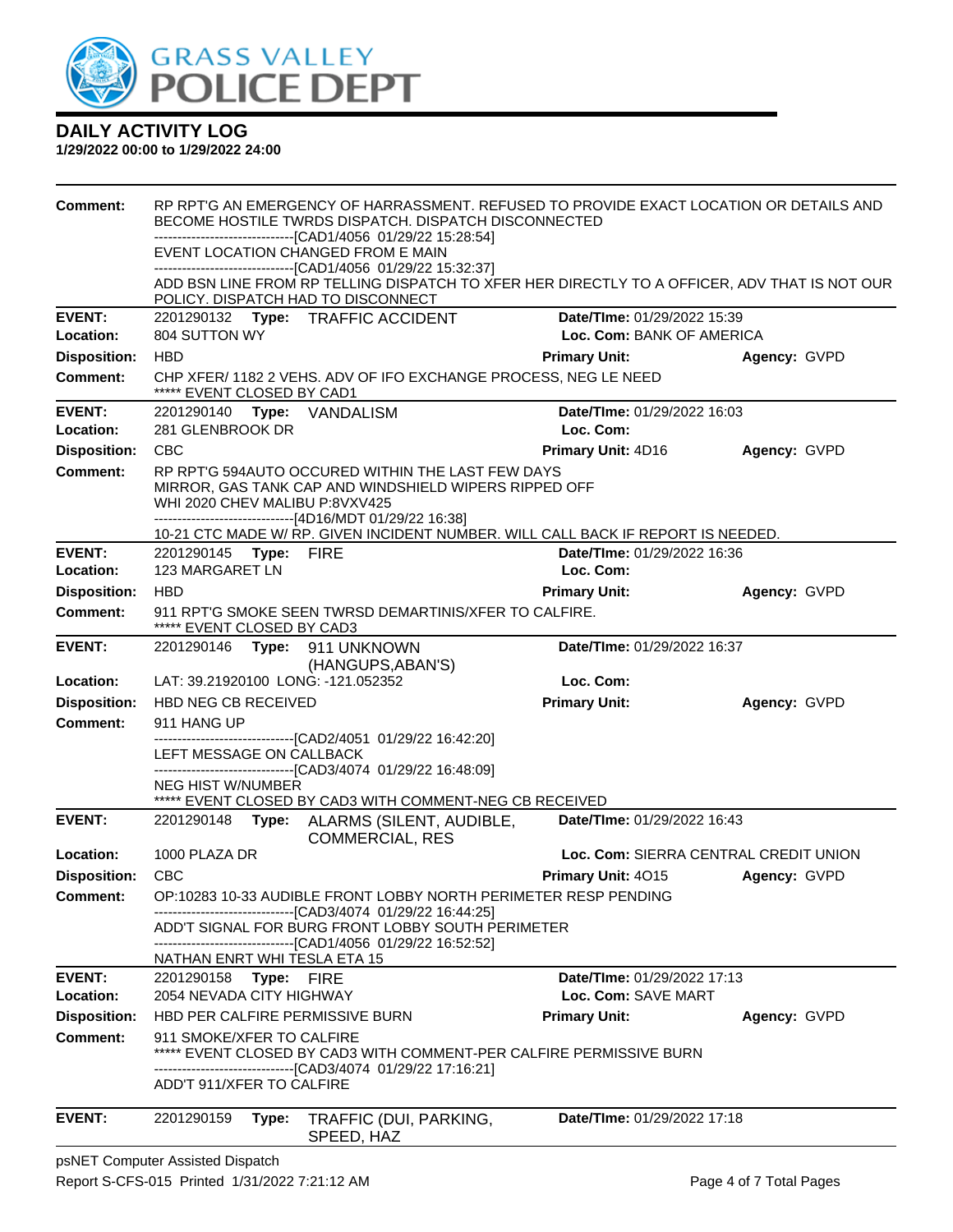

| Location:           | 49/20 RAMP STATE/20                                                                                                                                                                                          |                                                                                                                                           | Loc. Com: SB                          |              |  |
|---------------------|--------------------------------------------------------------------------------------------------------------------------------------------------------------------------------------------------------------|-------------------------------------------------------------------------------------------------------------------------------------------|---------------------------------------|--------------|--|
| <b>Disposition:</b> | <b>HBD</b>                                                                                                                                                                                                   |                                                                                                                                           | <b>Primary Unit:</b>                  | Agency: GVPD |  |
| <b>Comment:</b>     | ***** EVENT CLOSED BY CAD3                                                                                                                                                                                   | 911 CALLER RPTG POSS 23152 DRIVER. / XFER TO CHP                                                                                          |                                       |              |  |
| <b>EVENT:</b>       | 2201290162                                                                                                                                                                                                   | Type: ALARMS (SILENT, AUDIBLE,<br><b>COMMERCIAL, RES</b>                                                                                  | Date/TIme: 01/29/2022 17:28           |              |  |
| Location:           | 1000 PLAZA DR                                                                                                                                                                                                |                                                                                                                                           | Loc. Com: SIERRA CENTRAL CREDIT UNION |              |  |
| <b>Disposition:</b> | HBD EVENT 2201290148                                                                                                                                                                                         |                                                                                                                                           | <b>Primary Unit:</b>                  | Agency: GVPD |  |
| <b>Comment:</b>     |                                                                                                                                                                                                              | 10-33A SAME ACTIVATION POINT, ADV WE WILL LIKELY NOT BE RESPONDING<br>***** EVENT CLOSED BY CAD3 WITH COMMENT-EVENT 2201290148            |                                       |              |  |
| <b>EVENT:</b>       | 2201290170<br>Type:                                                                                                                                                                                          | DISTURBANCE (NOISE,<br>MUSIC, VERBAL, BARKI                                                                                               | Date/TIme: 01/29/2022 18:10           |              |  |
| Location:           | 105 W EMPIRE ST                                                                                                                                                                                              |                                                                                                                                           | Loc. Com: GOLDEN EMPIRE MARKET        |              |  |
| <b>Disposition:</b> | <b>HBD</b>                                                                                                                                                                                                   |                                                                                                                                           | <b>Primary Unit:</b>                  | Agency: GVPD |  |
| <b>Comment:</b>     | 911 CALLER RPTG SUBJS YELLING OUTSIDE BSN. WHILE LL SUBJS LEFT IN VEH. NEG LE NEED<br>***** EVENT CLOSED BY CAD3                                                                                             |                                                                                                                                           |                                       |              |  |
| <b>EVENT:</b>       | 2201290173 Type:                                                                                                                                                                                             | DISTURBANCE (NOISE,<br>MUSIC, VERBAL, BARKI                                                                                               | Date/TIme: 01/29/2022 18:30           |              |  |
| Location:           | <b>BADGER LN/SO AUBURN ST</b>                                                                                                                                                                                |                                                                                                                                           | Loc. Com:                             |              |  |
| <b>Disposition:</b> | <b>RPT</b>                                                                                                                                                                                                   |                                                                                                                                           | Primary Unit: 405                     | Agency: GVPD |  |
| Case No:            | G2200251                                                                                                                                                                                                     |                                                                                                                                           |                                       |              |  |
| Comment:            | RP REPORTING A WHI SUV PARKED WITH A WFA DRK HAIR OUTSIDE IT SCREAMING. RP IS NOT INVOLVED,<br>JUST SEES IT AND DOES NOT KNOW WHAT IS HAPPENING. LOCATED ON BADGER JUST AS YOU TURN<br>ONTO IT FROM S AUBURN |                                                                                                                                           |                                       |              |  |
|                     | -------------------------------[CAD1/4085 01/29/22 18:49:02]<br>TOW ASSIGNED-FISCHERS TOWING, 647 E MAIN ST, GRASS VALLEY, 5302733180,<br>-------------------------------[CAD1/4085 01/29/22 18:49:10]       |                                                                                                                                           |                                       |              |  |
|                     | <b>FISCHERS ETA 30</b>                                                                                                                                                                                       |                                                                                                                                           |                                       |              |  |
|                     | TOW CANCELLED-FISCHERS TOWING                                                                                                                                                                                | -------------------------------[CAD1/4085 01/29/22 18:50:36]<br>-------------------------------[CAD1/4085 01/29/22 18:50:45]              |                                       |              |  |
|                     |                                                                                                                                                                                                              | TOW ASSIGNED-ADVANCED TOWING, 319 RAILROAD AVE, GRASS VALLEY, 5304775400,<br>-------------------------------[CAD3/4074 01/29/22 18:50:50] |                                       |              |  |
|                     |                                                                                                                                                                                                              | ISSUED CASE# G2200251 FOR AGENCY GVPD by UNIT 4O5                                                                                         |                                       |              |  |
|                     | FCN/3702202903421                                                                                                                                                                                            | -------------------------------[CAD1/4085 01/29/22 19:12:56]                                                                              |                                       |              |  |
| <b>EVENT:</b>       |                                                                                                                                                                                                              | 2201290177 Type: CITIZEN ASSIST (CIVIL<br>STANDBY'S, LOCKOUT                                                                              | Date/TIme: 01/29/2022 18:44           |              |  |
| Location:           | 681 FREEMAN LN                                                                                                                                                                                               |                                                                                                                                           | Loc. Com: STARBUCKS                   |              |  |
| <b>Disposition:</b> | <b>CBC</b>                                                                                                                                                                                                   |                                                                                                                                           | Primary Unit: 4D16                    | Agency: GVPD |  |
| Comment:            |                                                                                                                                                                                                              | RP REQ CIV STANDBY FOR CHILD CUSTODY EXCHANGE AT 1900HRS.<br>------------------------[CAD3/4074_01/29/22 18:46:43]                        |                                       |              |  |
|                     | 4O15 ADV                                                                                                                                                                                                     |                                                                                                                                           |                                       |              |  |
| <b>EVENT:</b>       | 2201290178<br>Type:                                                                                                                                                                                          | 911 UNKNOWN<br>(HANGUPS, ABAN'S)                                                                                                          | Date/TIme: 01/29/2022 18:48           |              |  |
| Location:           | LAT: 39.22768200 LONG: -121.034961                                                                                                                                                                           |                                                                                                                                           | Loc. Com: PH2 11 METERS AT 90%        |              |  |
| <b>Disposition:</b> | <b>HBD</b>                                                                                                                                                                                                   |                                                                                                                                           | <b>Primary Unit:</b>                  | Agency: GVPD |  |
| <b>Comment:</b>     | BACKGROUND ALSO                                                                                                                                                                                              | 911 OPEN LINE. POSS HEARD A MALE BUT UNK WHAT HE WAS SAYING. AND LOUD TV HEARD IN                                                         |                                       |              |  |
|                     | EXTENSIVE HISTORY OF THE SAME<br>***** EVENT CLOSED BY CAD2                                                                                                                                                  | -------------------------------[CAD2/4051 01/29/22 19:00:41]                                                                              |                                       |              |  |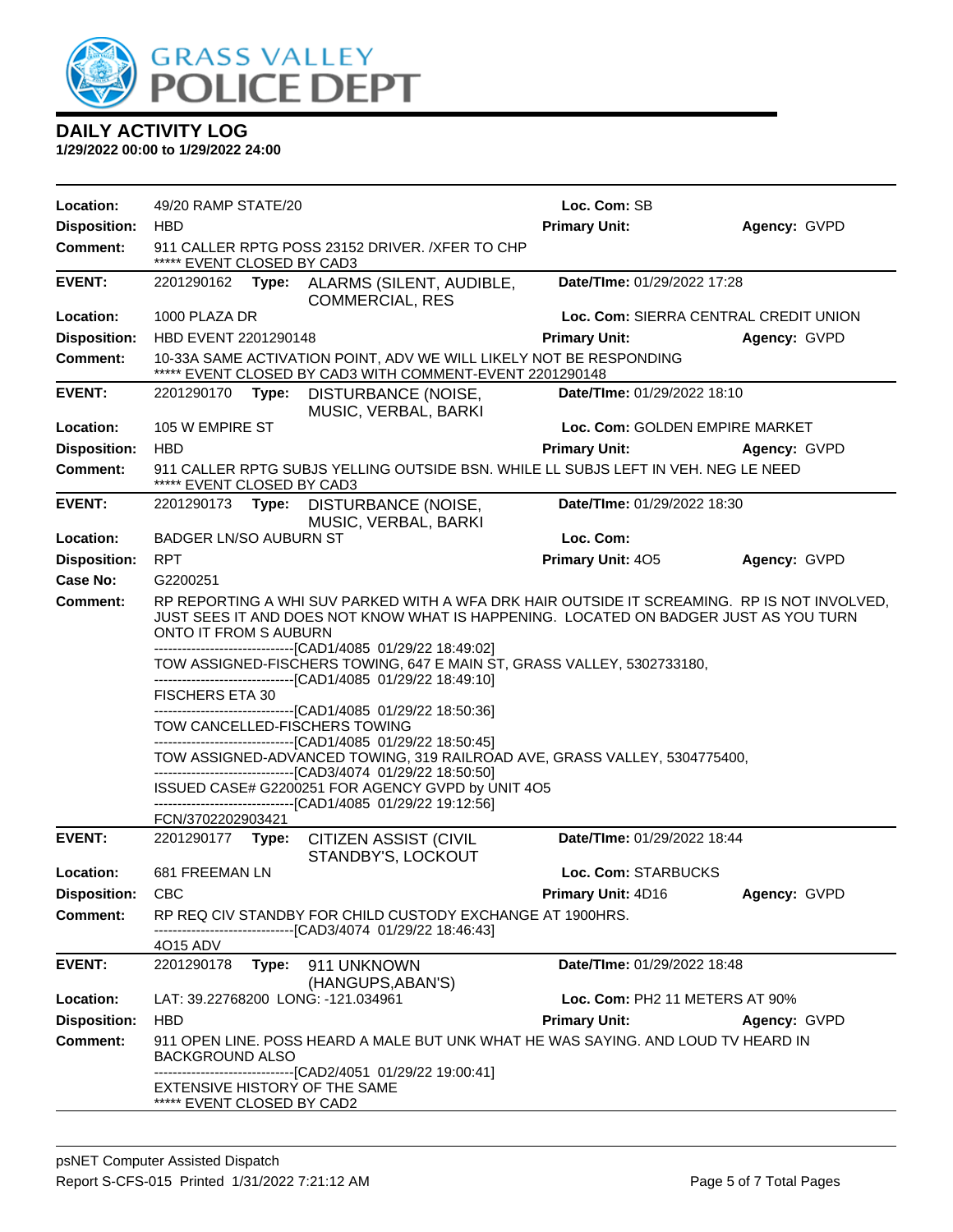

| <b>EVENT:</b>              | 2201290179                                                                                                                                                                                                                                   |       | Type: TRAFFIC (DUI, PARKING,<br>SPEED, HAZ                                                                                                                                             | Date/TIme: 01/29/2022 19:00              |              |
|----------------------------|----------------------------------------------------------------------------------------------------------------------------------------------------------------------------------------------------------------------------------------------|-------|----------------------------------------------------------------------------------------------------------------------------------------------------------------------------------------|------------------------------------------|--------------|
| Location:                  | 105 NEAL ST                                                                                                                                                                                                                                  |       |                                                                                                                                                                                        | Loc. Com: SAFEWAY                        |              |
| <b>Disposition:</b>        | HBD BEAT INFO PER 4022                                                                                                                                                                                                                       |       |                                                                                                                                                                                        | <b>Primary Unit:</b>                     | Agency: GVPD |
| <b>Comment:</b>            | 9' CALLER REPORTING XRAY JUST WALKED OUT INTO TRAFFIC, WFA WITH GLASSES AND HEADPHONES<br>AND A BEAINIE. PER RP SHE WALKED TWD GOLD MINERS INN AND RP HAS LOST SIGHT OF HER.<br>-------------------------------[CAD2/4051 01/29/22 19:01:39] |       |                                                                                                                                                                                        |                                          |              |
|                            | <b>VOICED</b>                                                                                                                                                                                                                                |       | ***** EVENT CLOSED BY CAD2 WITH COMMENT-BEAT INFO PER 4022                                                                                                                             |                                          |              |
| <b>EVENT:</b>              | 2201290181                                                                                                                                                                                                                                   |       | Type: SUSPICIOUS CIRCUMSTANCE<br>(VEHICLE, PERSON                                                                                                                                      | Date/TIme: 01/29/2022 19:18              |              |
| Location:                  | MAIDU LN/GLENWOOD RD                                                                                                                                                                                                                         |       |                                                                                                                                                                                        | Loc. Com:                                |              |
| <b>Disposition:</b>        | <b>CBC</b>                                                                                                                                                                                                                                   |       |                                                                                                                                                                                        | <b>Primary Unit: 4022</b>                | Agency: GVPD |
| <b>Comment:</b>            | FINDS IT SUS. EQ 10-21                                                                                                                                                                                                                       |       | RP REPORTING VEH WITH BRIGHT WHI LIGHTS THAT ROTATE IS DRIVING ALONG THE STREET. PER RP<br>THEY LOOK LIKE SEARCH LIGHTS, AND RP STATES SHE HAS SEENTHEM LIKE 3 TIMES IN LAST MONTH AND |                                          |              |
| <b>EVENT:</b>              |                                                                                                                                                                                                                                              |       | 2201290186    Type: 911    UNKNOWN<br>(HANGUPS, ABAN'S)                                                                                                                                | Date/TIme: 01/29/2022 19:48              |              |
| Location:                  |                                                                                                                                                                                                                                              |       | LAT: 39.22767200 LONG: -121.035047                                                                                                                                                     | Loc. Com:                                |              |
| <b>Disposition:</b>        | CBC CTC MADE, MISDIAL                                                                                                                                                                                                                        |       |                                                                                                                                                                                        | <b>Primary Unit: 4D16</b>                | Agency: GVPD |
| <b>Comment:</b>            |                                                                                                                                                                                                                                              |       | 911 OPEN LINE, LOUD NOISE HEARD IN BACKGROUND, POSS YELLING                                                                                                                            |                                          |              |
|                            | -------------------------------[CAD1/4085 01/29/22 19:48:59]<br>PHASE 2 14M AT 90 PERCENT                                                                                                                                                    |       |                                                                                                                                                                                        |                                          |              |
|                            | ------------------------------[CAD1/4085 01/29/22 19:49:23]<br>PEROPLE HEARD ARGUING                                                                                                                                                         |       |                                                                                                                                                                                        |                                          |              |
|                            |                                                                                                                                                                                                                                              |       | -------------------------------[CAD1/4085 01/29/22 19:54:13]                                                                                                                           |                                          |              |
|                            | ON CALLBACK, LEFT MSG                                                                                                                                                                                                                        |       |                                                                                                                                                                                        |                                          |              |
| <b>EVENT:</b>              |                                                                                                                                                                                                                                              |       | 2201290188 Type: SUSPICIOUS CIRCUMSTANCE<br>(VEHICLE, PERSON                                                                                                                           | Date/TIme: 01/29/2022 19:52              |              |
| Location:                  | 1019 LAUREL LN                                                                                                                                                                                                                               |       |                                                                                                                                                                                        | Loc. Com:                                |              |
| <b>Disposition:</b>        | <b>CBC</b>                                                                                                                                                                                                                                   |       |                                                                                                                                                                                        | Primary Unit: 4D16                       | Agency: GVPD |
| <b>Comment:</b>            | COMMUNITY.                                                                                                                                                                                                                                   |       | RP REPORITNG A SUBJ HAS BEEN IN A WHI CAR IN HIS NEIGHBORS DRIVEWAY SINCE LAST NIGHT, JUST<br>SITTING IN CAR. MALE SUBJ, PER RP HE LOOKS YOUNGER THAN 55 AND SHOULD NOT BE IN THE      |                                          |              |
|                            | SHORTLY TO ASSIST.                                                                                                                                                                                                                           |       | ------------------------------[4D16/MDT 01/29/22 20:15]<br>CTC MADE W/ INV WHO HAS PERMISSION TO BE ON THE PROPERTY. WILL BE CALLING A LICENSED DRIVER                                 |                                          |              |
| <b>EVENT:</b><br>Location: | IDAHO MARYLAND RD/SUTTON WY                                                                                                                                                                                                                  |       | 2201290191 Type: VEHICLE STOP                                                                                                                                                          | Date/TIme: 01/29/2022 20:35<br>Loc. Com: |              |
| <b>Disposition: WA</b>     |                                                                                                                                                                                                                                              |       |                                                                                                                                                                                        | <b>Primary Unit: 4D16</b>                | Agency: GVPD |
| <b>Comment:</b>            | License: 76319F1                                                                                                                                                                                                                             |       |                                                                                                                                                                                        |                                          |              |
|                            |                                                                                                                                                                                                                                              |       | ----------------[CAD2/4051 01/29/22 20:35:47]<br>EVENT LOCATION CHANGED FROM IDAHO MARYLAND / SUTTON                                                                                   |                                          |              |
| <b>EVENT:</b>              | 2201290195                                                                                                                                                                                                                                   | Type: | DISTURBANCE (NOISE,<br>MUSIC, VERBAL, BARKI                                                                                                                                            | Date/TIme: 01/29/2022 21:18              |              |
| Location:                  | 108 W MAIN ST                                                                                                                                                                                                                                |       |                                                                                                                                                                                        | Loc. Com: NEVADA CLUB                    |              |
| <b>Disposition:</b>        | AST                                                                                                                                                                                                                                          |       |                                                                                                                                                                                        | Primary Unit: 4022                       | Agency: GVPD |
| <b>Case No:</b>            | G2200252                                                                                                                                                                                                                                     |       |                                                                                                                                                                                        |                                          |              |